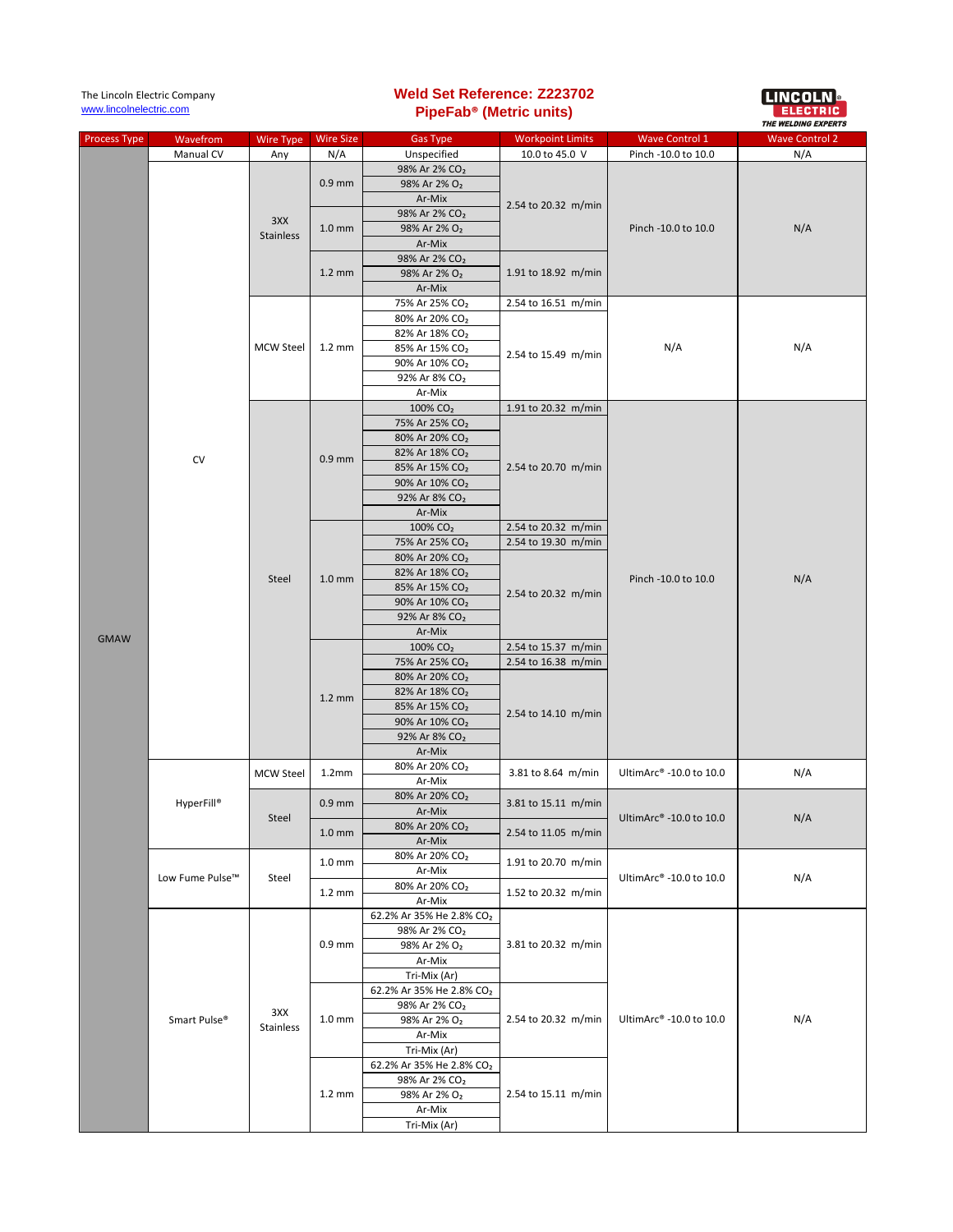| The Lincoln Electric Company<br>www.lincolnelectric.com |                  |                  | <b>Weld Set Reference: Z223702</b><br>PipeFab <sup>®</sup> (Metric units) |                                                          |                                            |                         | <b>LINCOLN &amp;</b><br><b>THE WELDING EXPERTS</b> |
|---------------------------------------------------------|------------------|------------------|---------------------------------------------------------------------------|----------------------------------------------------------|--------------------------------------------|-------------------------|----------------------------------------------------|
| <b>Process Type</b>                                     | Wavefrom         | <b>Wire Type</b> | <b>Wire Size</b>                                                          | <b>Gas Type</b>                                          | <b>Workpoint Limits</b>                    | <b>Wave Control 1</b>   | <b>Wave Control 2</b>                              |
|                                                         |                  |                  |                                                                           | 80% Ar 20% CO <sub>2</sub>                               |                                            |                         |                                                    |
|                                                         |                  |                  |                                                                           | 82% Ar 18% CO <sub>2</sub>                               |                                            |                         |                                                    |
|                                                         |                  |                  |                                                                           | 85% Ar 15% CO <sub>2</sub>                               |                                            |                         |                                                    |
|                                                         | Smart Pulse®     | <b>MCW Steel</b> | $1.2 \text{ mm}$                                                          | 90% Ar 10% CO <sub>2</sub>                               | 2.54 to 16.51 m/min                        | UltimArc® -10.0 to 10.0 | N/A                                                |
|                                                         |                  |                  |                                                                           | 92% Ar 8% CO <sub>2</sub>                                |                                            |                         |                                                    |
|                                                         |                  |                  |                                                                           | Ar-Mix                                                   |                                            |                         |                                                    |
|                                                         |                  | Steel            | $0.9$ mm                                                                  | 80% Ar 20% CO <sub>2</sub>                               | 2.54 to 20.32 m/min<br>2.54 to 15.37 m/min | UltimArc® -10.0 to 10.0 | N/A                                                |
|                                                         |                  |                  |                                                                           | 82% Ar 18% CO <sub>2</sub>                               |                                            |                         |                                                    |
|                                                         |                  |                  |                                                                           | 85% Ar 15% CO <sub>2</sub>                               |                                            |                         |                                                    |
|                                                         |                  |                  |                                                                           | 90% Ar 10% CO <sub>2</sub>                               |                                            |                         |                                                    |
|                                                         |                  |                  |                                                                           | 92% Ar 8% CO <sub>2</sub>                                |                                            |                         |                                                    |
|                                                         |                  |                  |                                                                           | Ar-Mix                                                   |                                            |                         |                                                    |
|                                                         |                  |                  | 1.0 <sub>mm</sub>                                                         | 80% Ar 20% CO <sub>2</sub>                               |                                            |                         |                                                    |
|                                                         |                  |                  |                                                                           | 82% Ar 18% CO <sub>2</sub>                               |                                            |                         |                                                    |
|                                                         |                  |                  |                                                                           | 85% Ar 15% CO <sub>2</sub><br>90% Ar 10% CO <sub>2</sub> |                                            |                         |                                                    |
|                                                         |                  |                  |                                                                           | 92% Ar 8% CO <sub>2</sub>                                |                                            |                         |                                                    |
|                                                         |                  |                  |                                                                           | Ar-Mix                                                   |                                            |                         |                                                    |
|                                                         |                  |                  |                                                                           | 80% Ar 20% CO <sub>2</sub>                               |                                            |                         |                                                    |
|                                                         |                  |                  |                                                                           | 82% Ar 18% CO <sub>2</sub>                               |                                            |                         |                                                    |
|                                                         |                  |                  |                                                                           | 85% Ar 15% CO <sub>2</sub>                               |                                            |                         |                                                    |
| <b>GMAW</b>                                             |                  |                  | $1.2 \text{ mm}$                                                          | 90% Ar 10% CO <sub>2</sub>                               |                                            |                         |                                                    |
|                                                         |                  |                  |                                                                           | 92% Ar 8% CO <sub>2</sub>                                |                                            |                         |                                                    |
|                                                         |                  |                  |                                                                           | Ar-Mix                                                   |                                            |                         |                                                    |
|                                                         |                  |                  |                                                                           | 62.2% Ar 35% He 2.8% CO2                                 | 2.54 to 8.89 m/min                         | UltimArc® -10.0 to 10.0 | N/A                                                |
|                                                         |                  |                  |                                                                           | 98% Ar 2% CO <sub>2</sub>                                |                                            |                         |                                                    |
|                                                         | STT® (Root Pass) |                  | $0.9$ mm                                                                  | 98% Ar 2% O <sub>2</sub>                                 |                                            |                         |                                                    |
|                                                         |                  |                  |                                                                           | Ar-Mix                                                   |                                            |                         |                                                    |
|                                                         |                  | 3XX<br>Stainless |                                                                           | Tri-Mix (Ar)                                             |                                            |                         |                                                    |
|                                                         |                  |                  | $1.0 \text{ mm}$                                                          | 62.2% Ar 35% He 2.8% CO2                                 | 2.54 to 7.62 m/min                         |                         |                                                    |
|                                                         |                  |                  |                                                                           | 98% Ar 2% CO <sub>2</sub>                                |                                            |                         |                                                    |
|                                                         |                  |                  |                                                                           | 98% Ar 2% O <sub>2</sub>                                 |                                            |                         |                                                    |
|                                                         |                  |                  |                                                                           | Ar-Mix<br>Tri-Mix (Ar)                                   |                                            |                         |                                                    |
|                                                         |                  |                  | $1.2 \text{ mm}$                                                          | 98% Ar 2% CO <sub>2</sub>                                | 2.29 to 6.35 m/min                         |                         |                                                    |
|                                                         |                  |                  |                                                                           | 98% Ar 2% O <sub>2</sub>                                 |                                            |                         |                                                    |
|                                                         |                  |                  |                                                                           | Ar-Mix                                                   |                                            |                         |                                                    |
|                                                         |                  | <b>MCW Steel</b> |                                                                           | 75% Ar 25% CO <sub>2</sub>                               | 2.29 to 5.72 m/min                         | UltimArc® -10.0 to 10.0 | N/A                                                |
|                                                         |                  |                  |                                                                           | 80% Ar 20% CO <sub>2</sub>                               |                                            |                         |                                                    |
|                                                         |                  |                  | $1.2 \text{ mm}$                                                          | 82% Ar 18% CO <sub>2</sub>                               |                                            |                         |                                                    |
|                                                         |                  |                  |                                                                           | 85% Ar 15% CO <sub>2</sub>                               |                                            |                         |                                                    |
|                                                         |                  |                  |                                                                           | Ar-Mix                                                   |                                            |                         |                                                    |
|                                                         | STT® (Root Pass) | Steel            | $0.9$ mm                                                                  | 75% Ar 25% CO <sub>2</sub>                               |                                            |                         |                                                    |
|                                                         |                  |                  |                                                                           | 80% Ar 20% CO <sub>2</sub>                               | 2.54 to 8.89 m/min                         |                         |                                                    |
|                                                         |                  |                  |                                                                           | 82% Ar 18% CO <sub>2</sub>                               |                                            |                         |                                                    |
|                                                         |                  |                  |                                                                           | 85% Ar 15% CO <sub>2</sub>                               |                                            |                         |                                                    |
|                                                         |                  |                  |                                                                           | 90% Ar 10% CO <sub>2</sub><br>92% Ar 8% CO <sub>2</sub>  |                                            | UltimArc® -10.0 to 10.0 | N/A                                                |
|                                                         |                  |                  |                                                                           | Ar-Mix                                                   |                                            |                         |                                                    |
|                                                         |                  |                  |                                                                           | 100% CO <sub>2</sub>                                     | 2.54 to 6.35 m/min                         |                         |                                                    |
|                                                         |                  |                  | 1.0 <sub>mm</sub>                                                         | 75% Ar 25% CO <sub>2</sub>                               |                                            |                         |                                                    |
|                                                         |                  |                  |                                                                           | 80% Ar 20% CO <sub>2</sub>                               | 2.54 to 6.99 m/min                         |                         |                                                    |
| <b>GMAW</b>                                             |                  |                  |                                                                           | 82% Ar 18% CO <sub>2</sub>                               |                                            |                         |                                                    |
|                                                         |                  |                  |                                                                           | 85% Ar 15% CO <sub>2</sub>                               |                                            |                         |                                                    |
|                                                         |                  |                  |                                                                           | 90% Ar 10% CO <sub>2</sub>                               |                                            |                         |                                                    |
|                                                         |                  |                  |                                                                           | 92% Ar 8% CO <sub>2</sub>                                |                                            |                         |                                                    |
|                                                         |                  |                  |                                                                           | Ar-Mix                                                   |                                            |                         |                                                    |
|                                                         |                  |                  | $1.2 \text{ mm}$                                                          | 100% CO <sub>2</sub>                                     | 2.29 to 5.08 m/min                         |                         |                                                    |
|                                                         |                  |                  |                                                                           | 75% Ar 25% CO <sub>2</sub>                               | 2.29 to 5.72 m/min                         |                         |                                                    |
|                                                         |                  |                  |                                                                           | 80% Ar 20% CO <sub>2</sub>                               |                                            |                         |                                                    |
|                                                         |                  |                  |                                                                           | 82% Ar 18% CO <sub>2</sub>                               |                                            |                         |                                                    |
|                                                         |                  |                  |                                                                           | 85% Ar 15% CO <sub>2</sub><br>90% Ar 10% CO <sub>2</sub> |                                            |                         |                                                    |
|                                                         |                  |                  |                                                                           | 92% Ar 8% CO <sub>2</sub>                                |                                            |                         |                                                    |
|                                                         |                  |                  |                                                                           | Ar-Mix                                                   |                                            |                         |                                                    |
|                                                         |                  |                  |                                                                           |                                                          |                                            |                         |                                                    |